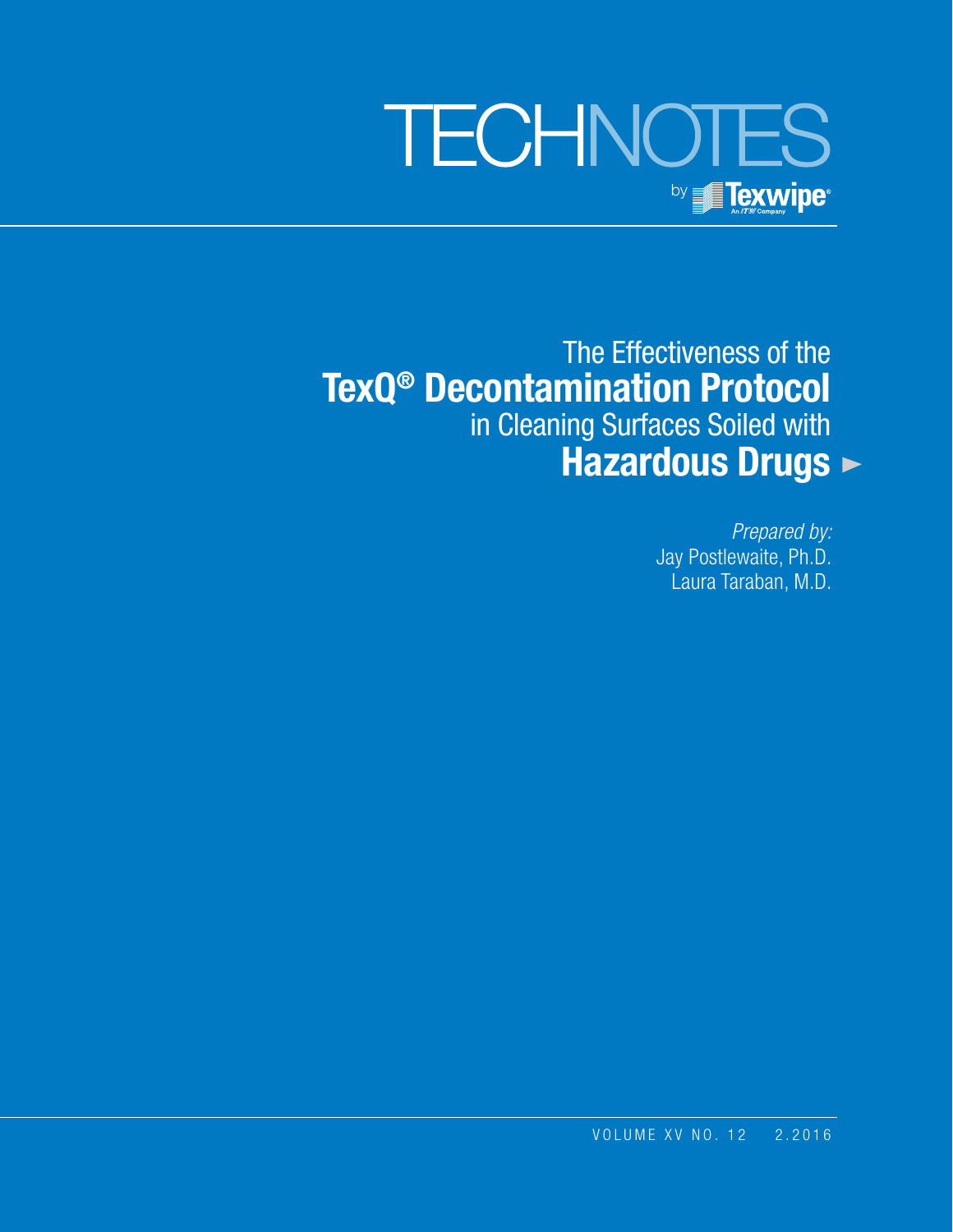# The Effectiveness of the **TexQ® Decontamination Protocol** in Cleaning Surfaces Soiled with **Hazardous Drugs**



**Summary** 

The Texwipe-developed decontamination protocol that includes TexQ® cleaner and disinfectant and 70% USP-grade Isopropyl Alcohol (IPA) pre-wetted wipers was shown to remove at least 99.99% of several hazardous drugs commonly processed in compounding pharmacies. The testing was performed by *Bureau Veritas North America (BVNA)*.

#### **Introduction**

The American Society of Health-System Pharmacists (ASHP), National Institute for Occupational Safety and Health (NIOSH), part of Centers for Disease Control and Prevention (CDC), Occupational Safety & Health Administration (OSHA), and The United States Pharmacopeial Convention (USP) have documented the health risks associated with handling hazardous drugs for workers associated with the healthcare industry, including compounding pharmacists, nurses and doctors, and others such as janitorial personnel, researchers, even shipping and receiving personnel. The upcoming

## What is a hazardous drug?

Drugs considered hazardous include those that exhibit one or more of the following six characteristics in humans or animals:

- Carcinogenicity
- Teratogenicity or other developmental toxicity†
- Reproductive toxicity<sup>†</sup>
- Organ toxicity at low doses<sup>†</sup>
- Genotoxicity
- Structure and toxicity profiles of new drugs that mimic existing drugs determined hazardous by the above criteria

† *All drugs have toxic side effects, but some exhibit toxicity at low doses. The level of toxicity reflects a continuum from relatively nontoxic to production of toxic effects in patients at low doses (for example, a few milligrams or less).* 

#### **Source:**

NIOSH [2014]. NIOSH list of antineoplastic and other hazardous drugs in healthcare settings 2014. By Connor TH, MacKenzie BA, DeBord DG, Trout DB, O'Callaghan JP. Cincinnati, OH: U.S. Department of Health and Human Services, Centers for Disease Control and Prevention, National Institute for Occupational Safety and Health, DHHS (NIOSH) Publication No. 2014-138 (Supersedes 2012-150).

USP <800> includes other personnel who may potentially be exposed to HDs (Hazardous Drugs): pharmacists, pharmacy technicians, physician assistants, home healthcare workers, veterinarians, and veterinary technicians. These health risks may range from a skin rash to reproductive issues (infertility, birth defects), organ damage and possible cancerous outcomes. Because of the severe impact to a wide range of personnel, the ASHP Guidelines, OSHA's Technical Manual, and current USP chapter <797> prescribe safe handling practices for these drugs. At the time of this writing, USP has a pending chapter, USP <800>, titled, "Hazardous Drugs— Handling in Healthcare Settings," which will apply to the above healthcare workers, who receive, store, compound, dispense, administer, and dispose the hazardous drugs.

According to that chapter, handling hazardous drugs safely using proper engineering controls and correct handling practices including good decontamination protocols plays a crucial

 $\blacktriangleright$ 

role in maintaining a controlled environment and ensuring personnel protection in the workplace. An effective process of hazardous drugs decontamination requires their safe removal from fixed work and adjacent surfaces to the appropriate disposal outside the compounding area.

Texwipe developed a protocol which includes TexQ®, a disinfectant and cleaner, and wipers pre-wetted with a 70% USP-grade IPA solution for the decontamination of surfaces exposed to hazardous drugs. The efficacy of that protocol was assessed at **Bureau Veritas North America (BVNA)**, an independent testing organization internationally recognized as a leader in testing, inspection, and certification.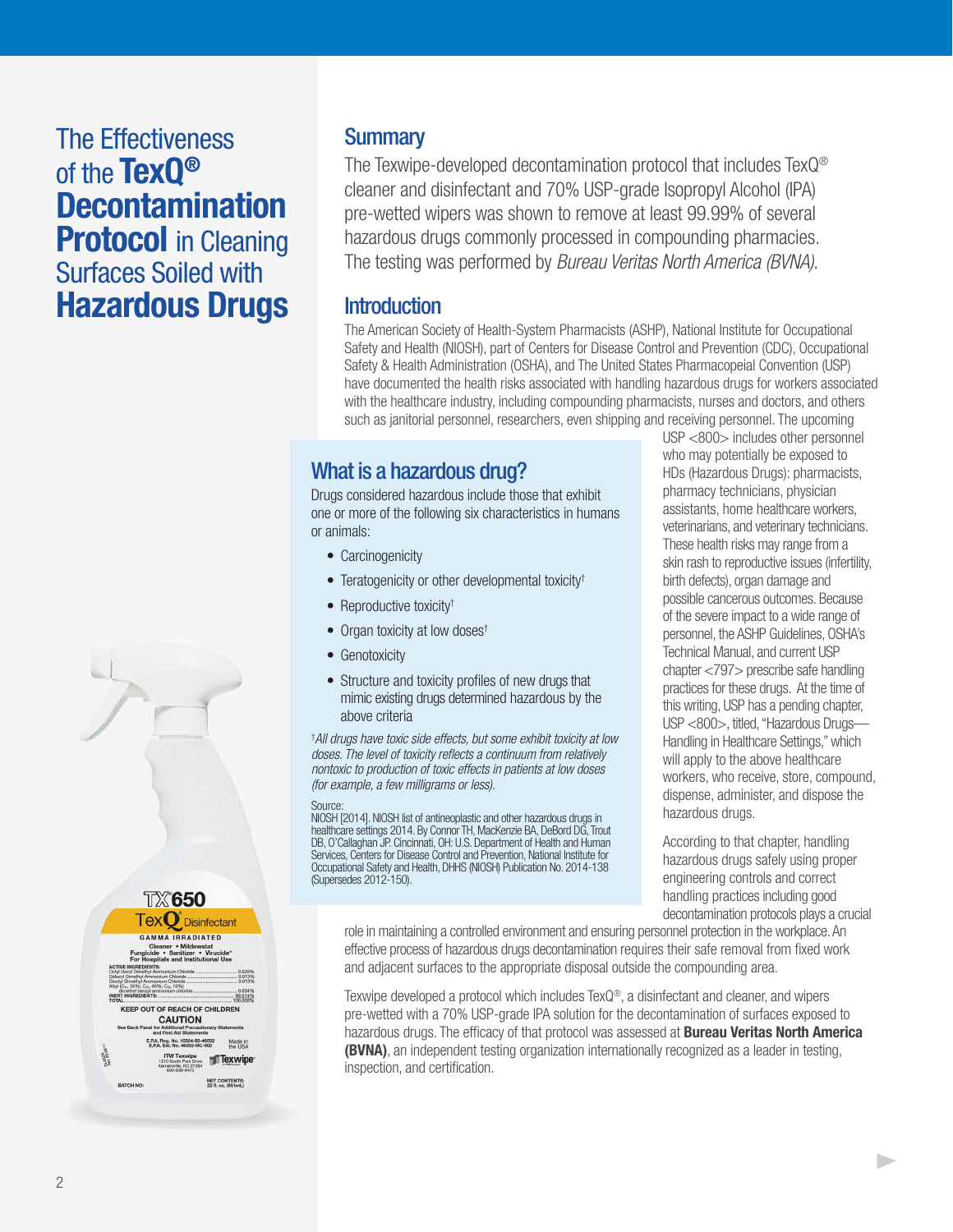#### **Purpose**

BVNA proposed activities to assess the efficacy of the Texwipe decontamination protocol that uses sterile TexQ® cleaner and disinfectant and sterile 70% IPA pre-wetted wipers for the removal of hazardous drug residues from a standard test surface. All tests were performed using 316-grade stainless steel as the substrate test surface. Spiking of substrate surfaces was performed in a consistent manner throughout the study using hazardous drug solutions in solvent, according to the relevant BVNA Standard Operating Procedures (SOPs). Texwipe's protocol was adapted by BVNA to be performed in a standardized and consistent manner. The post cleaning sample collection, extraction and analysis are as defined and validated in the relevant BVNA testing methods. The protocol efficacy was evaluated in two phases to ensure its proper validation.

Phase I was limited to evaluation of the protocol's decontamination efficacy for 5-fluorouracil (5-FU). A successful result of 99.99-100.00% efficacy (mean effectiveness) was obtained in Phase I. With these results, the study was broadened to include other hazardous drugs, and the study was moved into Phase II.

Phase II, testing with multiple drug products, was implemented to show that the decontamination protocol was effective for multiple hazardous drug products. The test results for this phase showed an efficacy of 99.99-100.00% for all tested compounds.

## **Experimental**

A 316-grade stainless steel coupon was spiked with one hundred micrograms of a specific hazardous drug in solution. This process was performed according to relevant BVNA Standard Operating Procedures (SOPs). The dried, spiked coupons were decontaminated according to Texwipe's protocol. The cleaned surfaces were sampled by swabbing the coupon surface. The swabs were extracted, and the extract was analyzed using a LC/MS/MS separation, detection, quantification technique for the level of the remaining spiked hazardous drug on the coupon as defined and validated in the relevant BVNA testing method SOPs.

The decontamination protocol consisted of wetting a dry wiper with TexQ® TX650 cleaner and disinfectant, wiping the contaminated surface using parallel, overlapping strokes, wiping again with a 70% IPA pre-wetted wiper using parallel, overlapping strokes, and repeating these steps again at ninety degrees to the first steps. These steps are better described in **Appendix 1**. The results of the protocol efficacy testing are shown below.

#### **Results**

The decontamination protocol efficacy was first evaluated using one hazardous drug, 5-fluorouracil. The results of this evaluation were compiled in **Table 1**. The results for 5-fluorouracil indicated that the protocol was **99.99% effective** for decontaminating surfaces soiled with the hazardous drug, 5-fluorouracil. The test was repeated for a total of three samples.

|  | <b>Drug</b>    | Sample # | Dosed, mcg | Recovered*,<br>mcq | Cleaned, % | <b>Mean</b><br><b>Effectiveness</b> |  |  |
|--|----------------|----------|------------|--------------------|------------|-------------------------------------|--|--|
|  |                |          | 100        | 0.006              | 99.994     |                                     |  |  |
|  | 5-fluorouracil |          | 100        | 0.010              | 99.990     | 99.990%                             |  |  |
|  |                | Ç        | 100        | 0.013              | 99.987     |                                     |  |  |

Table 1. *Phase I results using 5-fluorouracil as the test substance*

#### *mcg - micrograms*

*\*The limit of quantitation (LOQ) is 0.001 mcg per sample for 5-fluorouracil.*

With the protocol shown to be effective for 5-fluorouracil, Phase I was completed. The protocol was next validated against other hazardous drugs for the Phase II evaluation. These results are compiled in **Table 2**.

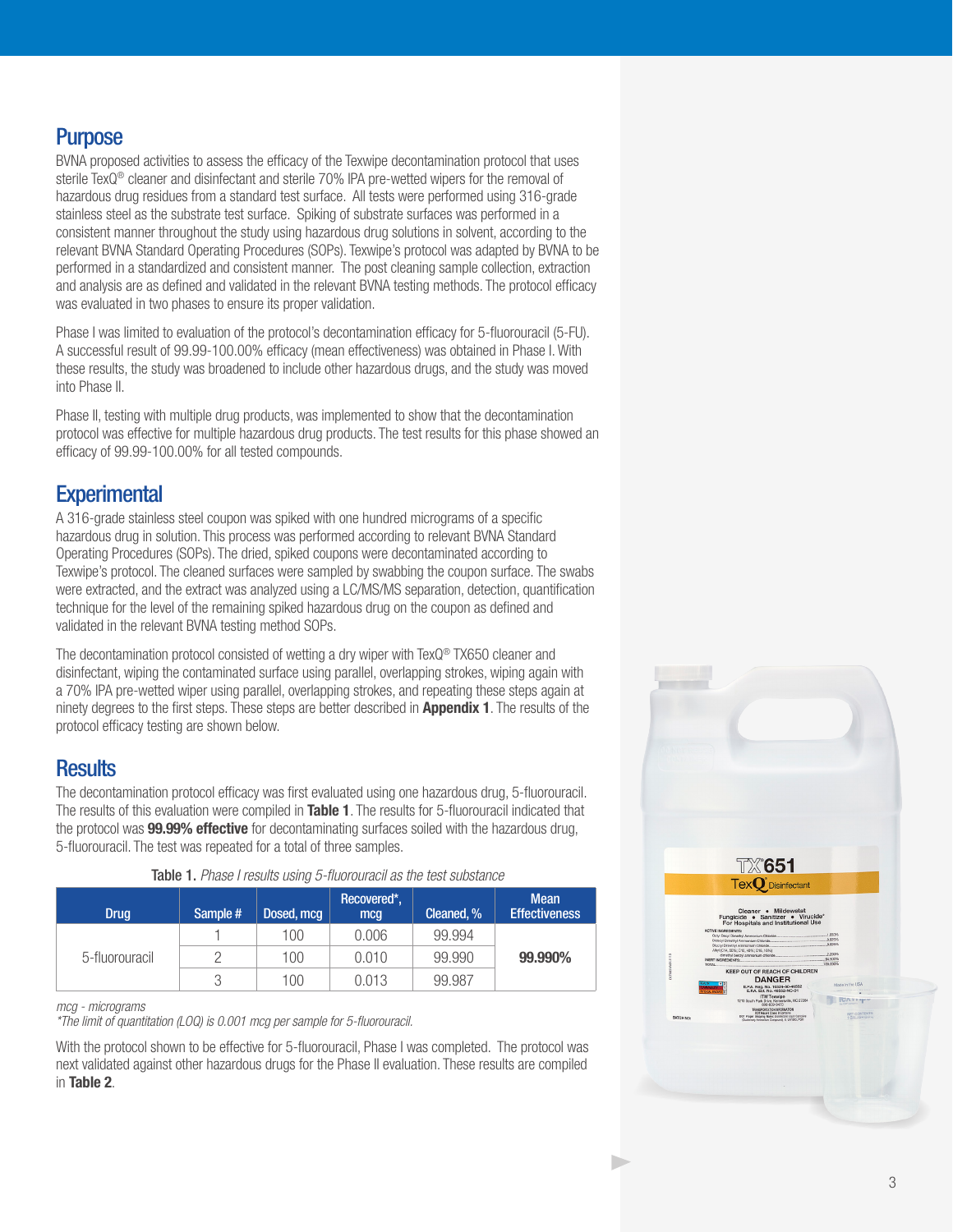# The Effectiveness of the **TexQ® Decontamination Protocol** in Cleaning Surfaces Soiled with **Hazardous Drugs**

| <b>Drug</b>              | Sample #       | Dosed,<br>mcg | Recovered*,<br>mcg | Cleaned, % | <b>Mean</b><br><b>Effectiveness</b> |  |
|--------------------------|----------------|---------------|--------------------|------------|-------------------------------------|--|
|                          |                | 100           | 0.001              | 99.999     | 99.994%                             |  |
| 5-fluorouracil           | $\mathcal{P}$  | 100           | 0.007              | 99.993     |                                     |  |
|                          | 3              | 100           | 0.009              | 99.991     |                                     |  |
| Cyclophosphamide         | 1              | 100           | 0.001              | 99,999     | 99.999%                             |  |
|                          | $\overline{2}$ | 100           | 0.001              | 99,999     |                                     |  |
|                          | 3              | 100           | 0.002              | 99.998     |                                     |  |
| <i><b>Ifosfamide</b></i> | 1              | 100           | 0.001              | 99,999     | 99.998%                             |  |
|                          | $\overline{2}$ | 100           | 0.001              | 99.999     |                                     |  |
|                          | 3              | 100           | 0.002              | 99.998     |                                     |  |
| Paclitaxel               | 1              | 100           | 0.002              | 99,998     | 99.996%                             |  |
|                          | $\mathcal{P}$  | 100           | 0.009              | 99.991     |                                     |  |
|                          | 3              | 100           | 0.002              | 99,998     |                                     |  |
| Methotrexate             | 1              | 100           | 0.002              | 99,998     |                                     |  |
|                          | $\overline{2}$ | 100           | 0.003              | 99.997     | 99.997%                             |  |
|                          | 3              | 100           | 0.005              | 99.995     |                                     |  |

#### **Table 2.** *Phase II results using five hazardous drug substances*

*mcg - micrograms* 

*\*The limit of quantitation (LOQ) is 0.001 mcg per sample for 5-fluorouracil, Cyclophosphamide, Ifosfamide, and Methotrexate. The LOQ is 0.002 mcg per sample for Paclitaxel.*

These results complete Phase II, showing **at least 99.99% effectiveness** for decontaminating surfaces soiled with several hazardous drugs: 5-fluorouracil, Cyclophosphamide, Ifosfamide, Paclitaxel and Methotrexate.

#### **Conclusion**

The decontamination protocol containing TexQ® cleaner and disinfectant and 70% IPA (Isopropyl Alcohol) pre-wetted wipers was shown to remove **at least 99.99%** of numerous hazardous drugs compounds commonly used in sterile compounding pharmacies: 5-fluorouracil, Cyclophosphamide, Ifosfamide, Paclitaxel and Methotrexate.

The proper combination of products, wiping technique and the protocol steps proposed by Texwipe are important to obtain effective surface cleaning results in the decontamination process. The protocol is described in **Appendix 1**.

#### *Reference*

ASHP Guidelines for Handling Hazardous Drugs, Developed by the ASHP Council on Professional Affairs and approved by the ASHP Board of Directors on January 12, 2006, Am J Health-Syst Pharm. 2006; 63:1172-93. This document can be found at www.ashp.org/menu/PracticePolicy/ PolicyPositionsGuidelinesBestPractices/BrowsebyDocumentType/GuidelinesMain.aspx, Handling Hazardous Drugs. May 4, 2015.

OSHA Technical Manual (OTM) Table of contents, https://www.osha.gov/dts/osta/otm/otm\_toc.html, found on May 4, 2015; Section VI: Health-Care Facilities Chapter 2. Controlling Occupational Exposure to Hazardous Drugs, https://www.osha.gov/dts/osta/otm/ otm\_vi/otm\_vi\_2.html. May 4, 2015.

Centers for Disease Control and Prevention, NIOSH (The National Institute for Occupational Safety and Health), Workplace Safety and Health Topics, Hazards and Exposures: Hazardous Drug Exposures in Health Care, www.cdc.gov/niosh/topics/hazdrug. May 4, 2015.

For additional information, please contact Texwipe Customer Service at the number listed below.

#### Customer Service

+1.336.996.7046

Visit us at www.texwipe.com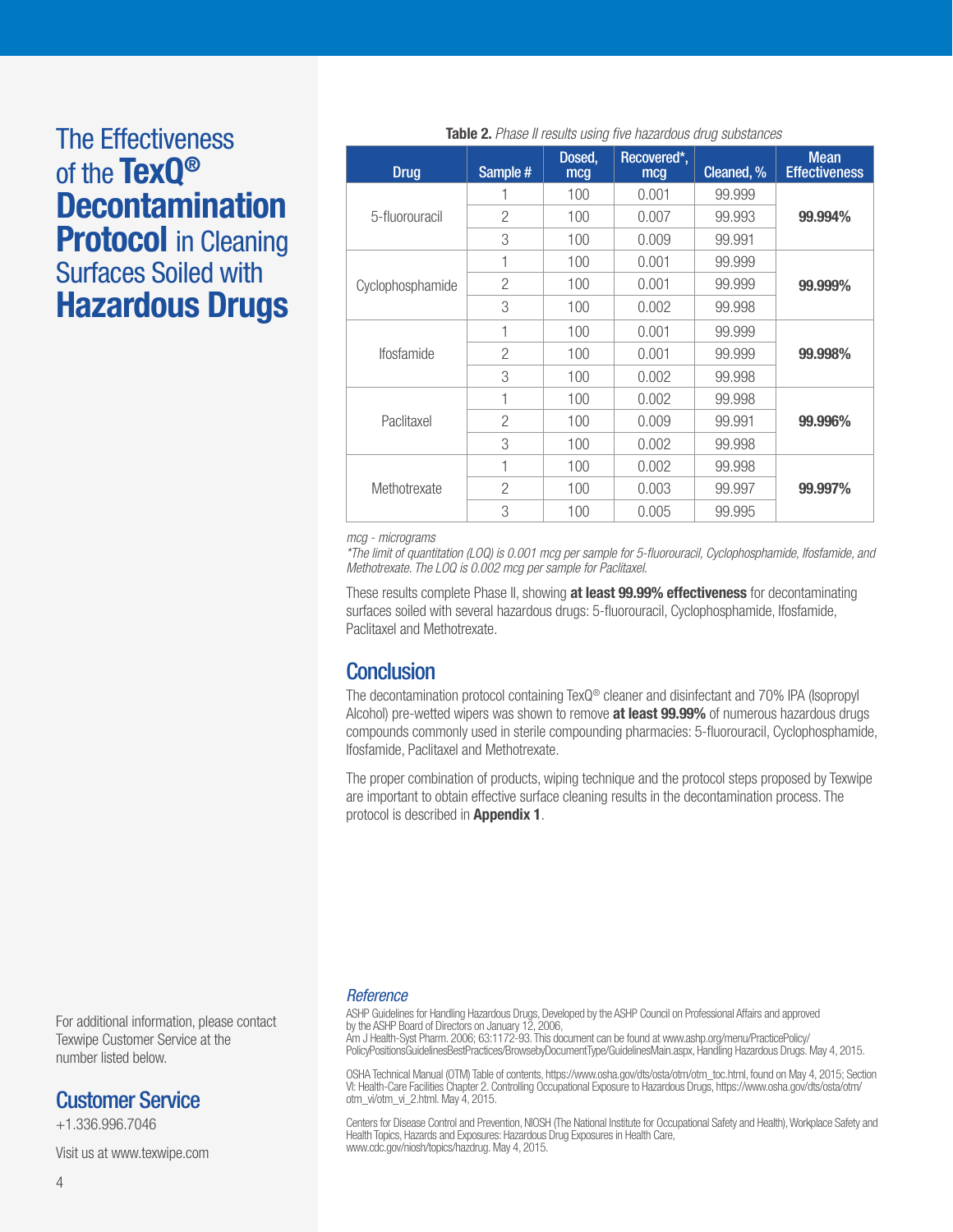## Appendix 1.

#### The TexQ® Decontamination Protocol for Hazardous Drugs Removal

- 1. Remove any excess liquid from the surface to be decontaminated using **any sterile Texwipe dry wiper\*** listed in **Appendix 2**. Discard the contaminated wiper in a manner consistent with the facility SOP.
- 2. Spray the TexQ® solution on a sterile dry wiper. Use a **TexQ-compatible wiper\*** from the chart in **Appendix 2**.
	- a. Quarter fold a wiper. See **Figure 1**.
	- b. With the nozzle on stream, not spray, pump the TexQ<sup>®</sup> TX650 trigger four or five times, until the wiper is well dampened, but not wet and certainly not dripping.
- 3. Wipe the surface with the TexQ-wetted wiper, using parallel, unidirectional overlapping strokes. **Use one wiper for each stroke** (up to 40 inches in length). See **Figure 2**.
- 4. Discard the contaminated wiper in a manner consistent with the facility's SOP.
- 5. Wipe the surface with a sterile 70% isopropyl alcohol (IPA) pre-wetted wiper using the same wiping technique described in Step 3. Discard the wiper. (See Texwipe's pre-wetted wipers offering in **Appendix 3**).
- 6. Repeat Steps 1-4 using the same wiping technique at ninety degrees (90˚) to the previous wiping direction.

## Appendix 2.

## Texwipe Wipers/TexQ® Disinfectant Compatibility Chart

| <b>Wiper</b><br><b>Material/Fabric</b>    | <b>Wiper Product Part Numbers</b>                                                                                                                                                                                                                                                                                  | $TexQ^{\circledcirc}$<br><b>TX650, TX651</b> |
|-------------------------------------------|--------------------------------------------------------------------------------------------------------------------------------------------------------------------------------------------------------------------------------------------------------------------------------------------------------------------|----------------------------------------------|
| <b>Polyester/Cellulose</b>                | TX622, TX624, TX629, TX604, TX606, TX609,<br>TX612, TX1109, TX1112, TX1118, TX3210                                                                                                                                                                                                                                 |                                              |
| <b>Microdenier</b><br>$(100\%$ polyester) | TX59, <b>TX3059</b>                                                                                                                                                                                                                                                                                                |                                              |
| <b>Polyester</b>                          | TX1010, TX1012, TX1029, TX1050, TX1052, TX1060,<br>TX1069, TX1070, TX1080, TX8659, TX1003, TX1004,<br>TX1009, TX1009B, TX1013, TX1008, TX1008B,<br>TX2064, TX2069, TX2424, TX2452, TX2409, TX2412,<br>TX2418, TX49, TX42, TX29, TX22, TX3042, TX3049,<br>TX3215, TX3225, TX3220, TX3211, TX3212,<br>TX3221, TX3224 |                                              |
| <b>Nylon</b>                              | TX4004, TX4009, TX4012                                                                                                                                                                                                                                                                                             |                                              |
| Cotton                                    | TX309, TX306, TX304, TX318, TX312, TX329                                                                                                                                                                                                                                                                           |                                              |
| Foam                                      | <b>TX704</b>                                                                                                                                                                                                                                                                                                       |                                              |
| Polypropylene/<br><b>Cellulose</b>        | <b>TX699</b>                                                                                                                                                                                                                                                                                                       |                                              |

✓ Compatible

X Not compatible

Texwipe Sterile Product Part Numbers are **highlighted in bold text**. \*Recommended dry wipers: TX3059, TX3221





Wipe from a clean area to the dirtiest, usually back to front on horizontal surfaces and from top to bottom on vertical surfaces. Consistently move left-to-right or right-to-left. Do not mix. **Use one wiper for each stroke.**

b.